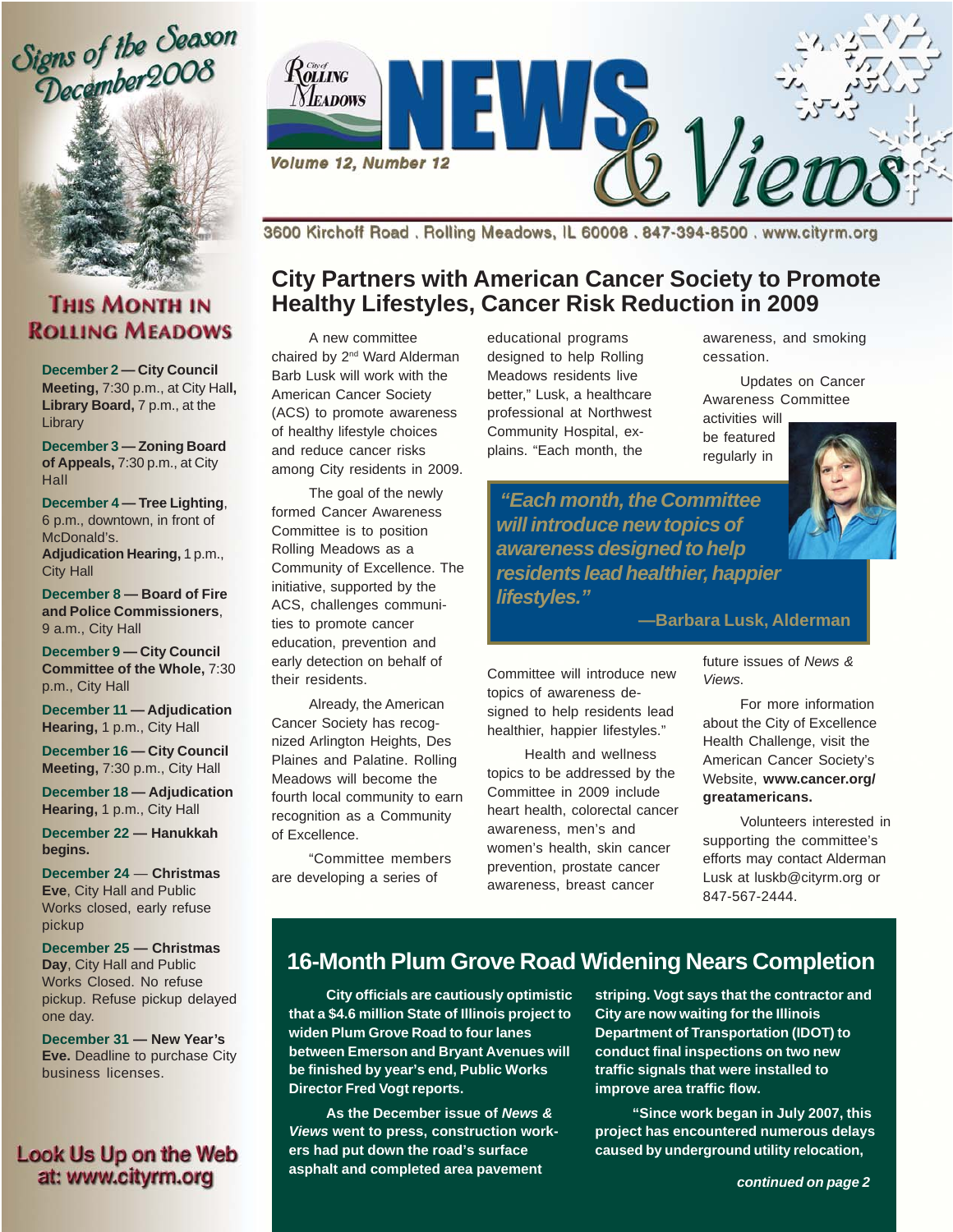#### **Plum Grove Road Widening Nears Completion**

*continued from page 1* weather, land acquisitions and other setbacks," Vogt explains. "Once IDOT inspects and approves the new traffic signals, we can close the book on this long, difficult project."

As a main arterial route leading north to Palatine and south to Schaumburg on the City's west side, Plum Grove Road is an important part of the City's infrastructure. The wider road will reduce traffic gridlock and enhance the ability of motorists to reach businesses in the area.

#### **Old Plum Grove Road to Re-open For 2-Way Traffic**

**Area residents and motorists frustrated by months of construction will breathe a sigh of relief when Old Plum Grove Road reopens to two-way traffic in December.**

**The Cook County Highway Department (CCHD) has been rebuilding Old Plum Grove Road — located between Hartung and Algonquin Roads on the City's southwest side— since the project got underway in July.**

**Weather permitting, county contractors will continue with parkway improvements, including installation of storm sewers, sanitary sewers and natural gas mains, throughout winter.**

**Cook County will transfer jurisdiction of Old Plum Grove Road to Rolling Meadows and Schaumburg next spring, once the project is complete.**

## **PNRC's Expanded Holiday Gift Program Sends 'Message of Hope' to Those in Need**

The Police Neighborhood Resource Center (PNRC) has expanded its annual Children's Holiday Gift Program in an effort to "send a message of hope and cheer to persons who are particularly vulnerable in today's economy," PNRC Director Victoria Bran reports.

The program has helped children receive toys and other holiday gifts for the past 17 years through generous donations by local residents, businesses and community groups.

Due to an expected increase in the number of Rolling Meadows families hurt by current economic conditions, the PNRC this year is asking for donations of:

● Gloves, hats and scarves for infants and children through 8th grade;

● Small gifts (toys, word search activity books, ribbons, etc.) for children;

● Coloring books and small boxes of crayons;

● \$20 gift certificates from Meijer, Wal-Mart and Jewel/Osco.

## **'Keep Wreaths Red' Encourages Fire Safety**

 For the second straight year, the Rolling Meadows Fire Department will participate in a public awareness program that uses festive décor to encourage residents to stay safe this holiday season.

The centerpieces of the "Keep the Wreaths Red" program are two holiday wreaths on display at the City's fire stations on Plum Grove Road and Meadow Drive. Each wreath is illuminated with red bulbs. The Fire Department will replace a red bulb with a white bulb for each fire in Rolling Meadows that is caused by holiday decorations.

The Illinois Fire Chiefs Association

adopted the "Keep the Wreaths Red" program in 1980.

"Departments across the state who participate in this program have observed that people are very interested in seeing whether their city has had a fire caused by holiday decorations," Deputy Chief Brian Dempsey explains. "It offers a unique approach for reminding Rolling Meadows residents to keep their families safe during the holidays."

To help "Keep the Wreaths Red," the Department recommends that residents:

● Check for fresh needles before purchasing a tree. Trees with brown or brittle needles pose a fire risk. Verify that artificial trees displayed in the home are

"Gift certificates can be as good as gold for many families. These local stores offer a pharmacy, food and clothing – all items that families in need can use during these difficult times," Bran explains.

Donated items will be distributed to families during a three-day open house at the PNRC, 2272 Algonquin Parkway. The open house will take place

Friday, December 19, 8:30 a.m. – 5 p.m.; Monday, December 22, 8:30 a.m. – 6:30 p.m.; and Tuesday, December 23, 8:30 a.m. – 3:30 p.m.

Residents interested in donating gifts to the program – or helping with games, story times and gift distribution during the open house – may contact the PNRC at 847-506-2060.

Monetary donations are also welcome. Tax-deductible contributions can be mailed to the Rolling Meadows Police Department, 3600 Kirchoff Road, Rolling Meadows, IL 60008 (Attention: Holiday Gift Program). Checks should be made payable to the Neighborhood Resource Center Foundation.

> flame retardant, and keep all trees away from fireplaces or heating vents;

● Never light candles on trees or evergreens, near draperies or other flammable materials, and never leave candles unattended;

● Avoid using electrical ornaments or light strings on artificial trees with metallic leaves or branch coverings;

● Fireplaces are for burning wood or decorative logs only. Make sure flues are open to prevent carbon monoxide buildup;

● Use lights approved for outdoor use if decorating a home's exterior;

● Never leave a turkey deep fryer unattended, and always use it outdoors;

● Check smoke detectors regularly.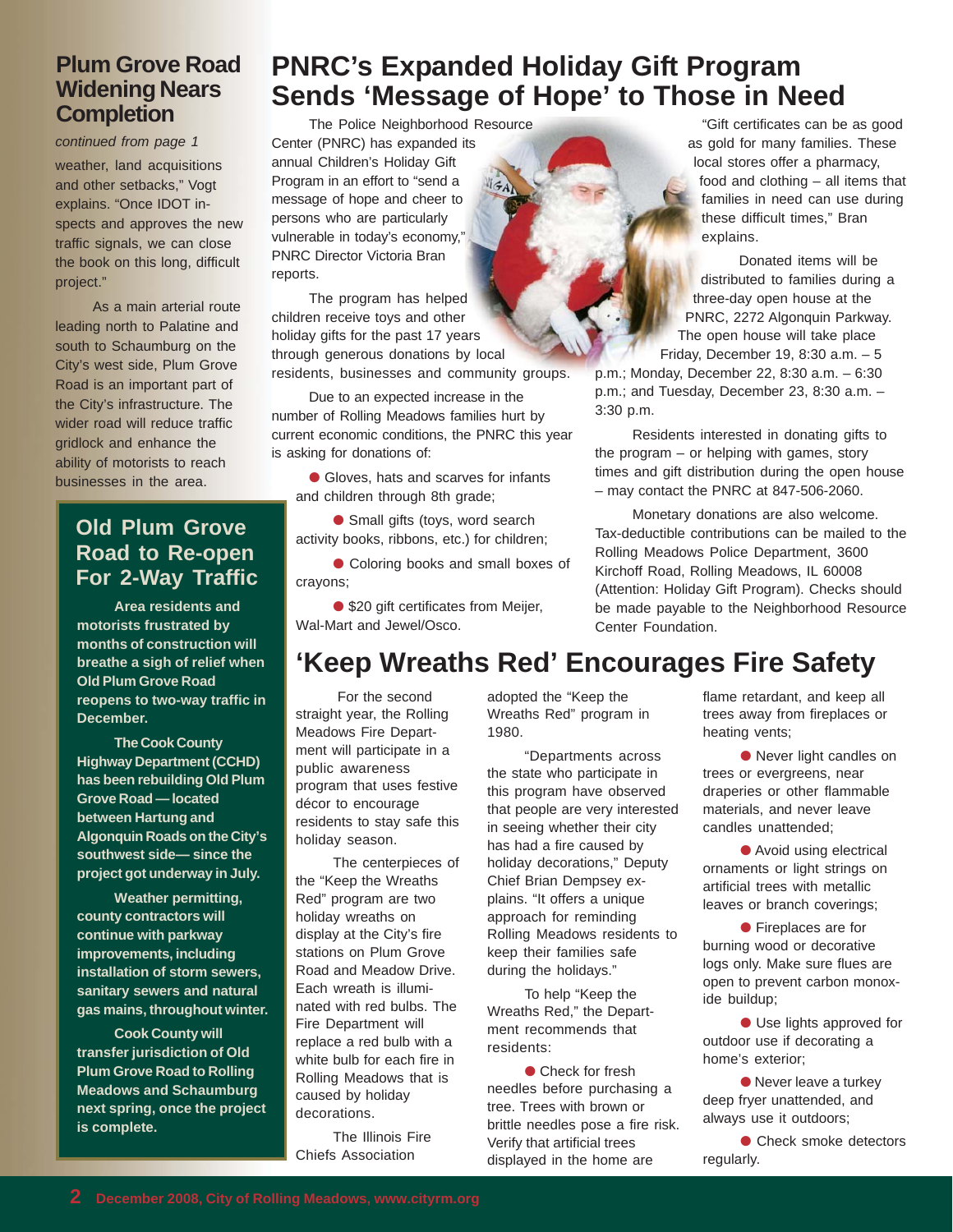## **New Police Department Member Has 'Nose' for Drug Investigations**

The newest member of the Rolling Meadows Police Department hails from the Netherlands, has a "nose" for drug investigations, and considers a tennis ball to be the ultimate reward for a job well done.

Meet Harley, the first K-9 officer in the RMPD's 53-year history.

A Belgian Malinois and Belgian Tervuren mix who turns two-years-old in December, Harley is a "passive indicating dog," according to his handler, Canine Officer Steve Whetstone. When Harley finds what he's looking for during a narcotic detection investigation, he doesn't bark or growl. Instead, he sits down.

"Dogs are well-suited for locating illegal narcotics because of their keen sense of smell," Officer Whetstone explains. "Humans have roughly five million scent follicles in their noses. Dogs have 200 million."

Harley is trained to identify cocaine, heroin, marijuana and methamphetamine, although he doesn't understand that he's searching for drugs. As a result of his training regimen, he thinks he's looking for a tennis ball.

Before reporting for duty August 7 in Rolling Meadows, Harley attended a three-week training academy at Vohne Liche Kennels, Denver, IN, with Officer Whetstone. The intensive training course included odor "imprintation" and obedience training (for Harley) and dog handling techniques (for Officer Whetstone).

"I'll admit, the training was more for me than Harley," says Officer Whetstone, an eight-year Department veteran who volunteered to become Harley's handler and keeper. "As with any other member of the department, Harley and I train almost daily in order to maximize our

effectiveness," he adds.

The partnership between Officer Whetstone and Harley differs from traditional police partnerships in the sense that they're together 24/7. When not

 *"He's a friendly, gentle dog who follows me everywhere and is great with the kids."*

**—Canine Officer Steve Whetstone**

on duty, Harley lives with Officer Whetstone, his wife and three children.

"I really enjoy having Harley by my side at work and at home," Officer Whetstone says. "He's a friendly, gentle dog who follows me everywhere and is great with the kids."

On duty, Officer Whetstone issues commands to his four-legged partner in Dutch, due to the fact that Harley was born and raised in the Netherlands. Commands used regularly include *bliven* ("stay"), *phooey* ("no/stop"), *zooken* ("search"), and *los* ("let go").

The Department's K-9 Unit is funded entirely by federal drug seizure money, raised through the seizure of drug offender assets. Federal and state drug



laws are designed to return a portion of these proceeds to local law enforcement agencies for drug enforcement programs, Police Chief Steve Williams explains.

"Harley does not cost City residents a single penny. We expect

Harley will pay for himself by doing what he does best: helping police officers locate and seize

illegal narcotics," Chief Williams says.

Harley did just that in August, when he and Officer Whetstone were called in to support a regional Drug Enforcement Agency (DEA) Task Force operation in the western suburb of Melrose Park. Harley helped investigators discover and take possession of 500 pounds of cocaine worth nearly \$25 million.

## **Fire Department Offers Free CO Detectors To Qualified Rolling Meadows Homeowners**

The Fire Department is offering free carbon monoxide detectors to qualified homeowners through a grant from the Rolling Meadows Rotary Club, Deputy Chief Brian Dempsey reports.

Residents who wish to be considered for the free carbon monoxide detector program may contact the Rolling Meadows Fire Department at 847-397-3352. Detectors will be distributed on a first come, first served basis. Recipients must be

City residents, meet minimal income eligibility requirements and own their home.

"We've limited the program to qualified homeowners because state law requires rental property owners to install carbon monoxide detectors in every dwelling unit," Deputy Chief Dempsey explains. "Residents who live in rental apartments or houses should already have a working CO detector in their home."

A combined \$2,500 Rolling Meadows Rotary Club and Rotary International District grant helped the Fire Department purchase detectors that feature electronic digital readouts with battery backup. This guarantees the detectors will work even in situations where homeowners experience power outages.

"Our goal is to assist those who may not have the means to purchase these lifesaving tools themselves. We greatly appreciate Rotary's support in helping us provide carbon monoxide detectors to residents who need them," Deputy Chief Dempsey adds.

Illinois' Carbon Monoxide Detector Act requires that all homes have a carbon monoxide detector within 15 feet of every sleeping room. Both single and multiple family residences that rely on fossil fuel combustion for heat must have a working carbon monoxide detector.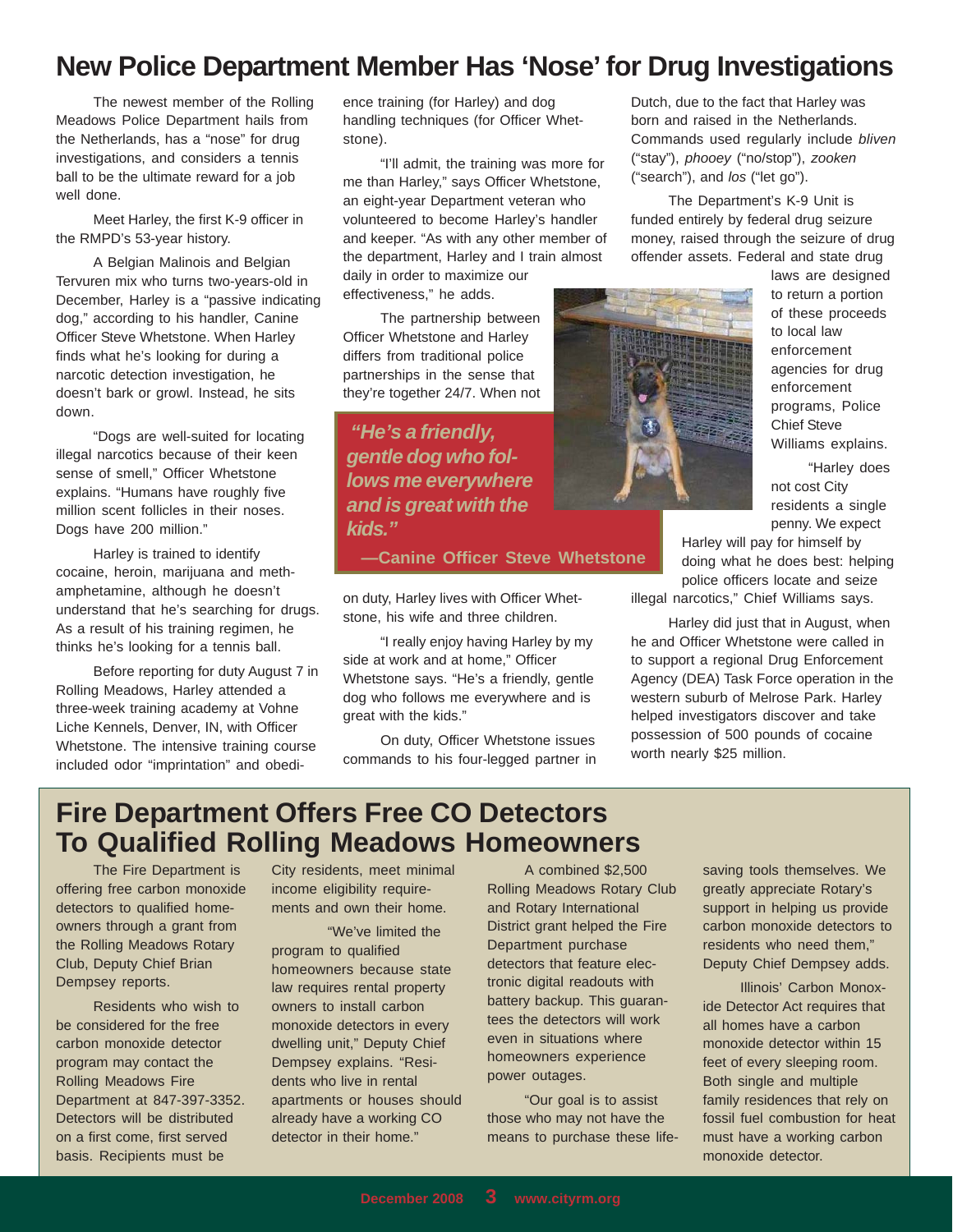## **Dominick's Property Shows Importance Of Putting Broader Public Interest First**

Success in achieving a city's reasonable goals in economic development often requires the parties involved to put the best interest of the broader public above narrow interests that might have drawn them into the discussion in the first place.

Take the City's six-year long effort to redevelop the former Dominick's Shopping Center property on Kirchoff Road. Parties to the discussion included Dominick's Finer Foods, which once considered refurbishing its superstore, the property owner from whom Dominick's and other shopping center tenants lease their properties, the other business owners and tenants in the center, the developers who created redevelopment plans for the property, other taxing bodies in the area, and neighborhood residents.

The very difficult task facing City officials was to help these parties see how serving the best interest of the broader public would be good for them, too. Looking back at the failure of three redevelopment plans over six years, one can fault each party at different points along the way.

Dominick's first proposed renovating the store and adding a service station out front on Kirchoff Road. Before proceeding, the supermarket company wanted the property owner to agree to repair and upgrade the parking lot. When the property owner first balked at paying for parking lot repairs, the negotiations dragged on.

By the time they reached agreement on parking lot repairs, Chicago-based Dominick's was sold to California-based Safeway. It decided to close unprofitable or marginal stores, and the Rolling Meadows Dominick's fell into the latter category. Missed opportunity number one: if the landowner had agreed to the improvements in early 2003, a newly remodeled Dominick's might be still operating.

Next came developer Bristol-Moran with a proposal to create a luxury apartment complex, with hundreds of units built to condominium specifications for later conversion, granite countertops, 9 foot ceilings, a swimming pool and clubhouse. When neighborhood residents quickly objected to the intrusion of a four or five story apartment building, upscale though it may be, the developer added 42 row homes to provide a buffer and mitigate the height of the apartment buildings.

The property owner put the price at \$10.4 million. Bristol-Moran thought it could work at that price until the property owner insisted the

developer handle the relocation of all shopping center tenants. When some tenants sought top dollar to move elsewhere, relocation costs escalated to \$2 million, which ultimately broke the deal. City officials urged Bristol-Moran to build the retail section planned along Kirchoff Road first, and move tenants there to dramatically reduce relocation costs, but the developer chose not to follow the City's advice.

Discouraged after having signed a contract it now regretted and repeatedly presenting its proposal to the community in open meetings, Bristol-Moran told the City the deal might still work if the tax increment financing (TIF) district set to expire in 2011 (23 years after it started) could be extended for just another five years. City officials tried to persuade other taxing districts, especially the schools, to agree to a TIF extension, but they met a solid wall of opposition. Opportunity number two was history.

Finally, in 2007, Lincoln Properties offered \$9.1 million to build mixed-use apartments and row homes. The owner would only come down to \$9.3 million. A year went by, and by the time the owner reduced the price, the developer could not find a homebuilder willing to build row homes in today's economy.

One of the major stumbling blocks to reaching an agreement was that Dominick's lease required it to keep paying rent until February 2009, or until the property was sold. The owner didn't have much incentive to sell, until now. Lease payments are about to end, and observers say the property may fetch only \$7 million in today's depressed real estate market.

As City officials look back on the failed process, they see many "what ifs":

● What if the property owner had lowered the price, so Bristol-Moran could make the deal work?

● What if the retail tenants had been more reasonable in their relocation requirements?

● What if Bristol-Moran had agreed to build the front retail section first to keep tenants?

● What if everyone involved had stayed focused on the best interest of the broader public involved?

#### **Think Green! Saving Energy Cuts Utility Costs**

During these tight economic times, energy conservation pays off in more ways than one. Saving energy is the best way to cut utility costs and reverse the trend of global warming. Consider these energy-saving tips to keep fuel bills low and protect the environment:

● Replace incandescent bulbs with compact fluorescents.

● Unplug chargers and electrical equipment when not in use.

● Use a programmable thermostat to reduce energy use when you're not home and when sleeping.

#### **'Hungry?' Restaurant Celebrates 1st Anniversary**

*Mayor Ken Nelson (second from right) and 6th Ward Alderman Kathy Kwandras joined* Hungry? *restaurant owner Sam Syreggelas (center), his brother, George, and father, Tom, in cutting a ceremonial ribbon commemorating the eatery's one-year anniversary in November.*

*Located at 1673 Algonquin Road,* Hungry? *offers everything from Shepard's Pie and shish kabobs to pulled barbeque pork sandwiches. It is open seven days a week for breakfast, lunch and dinner.*

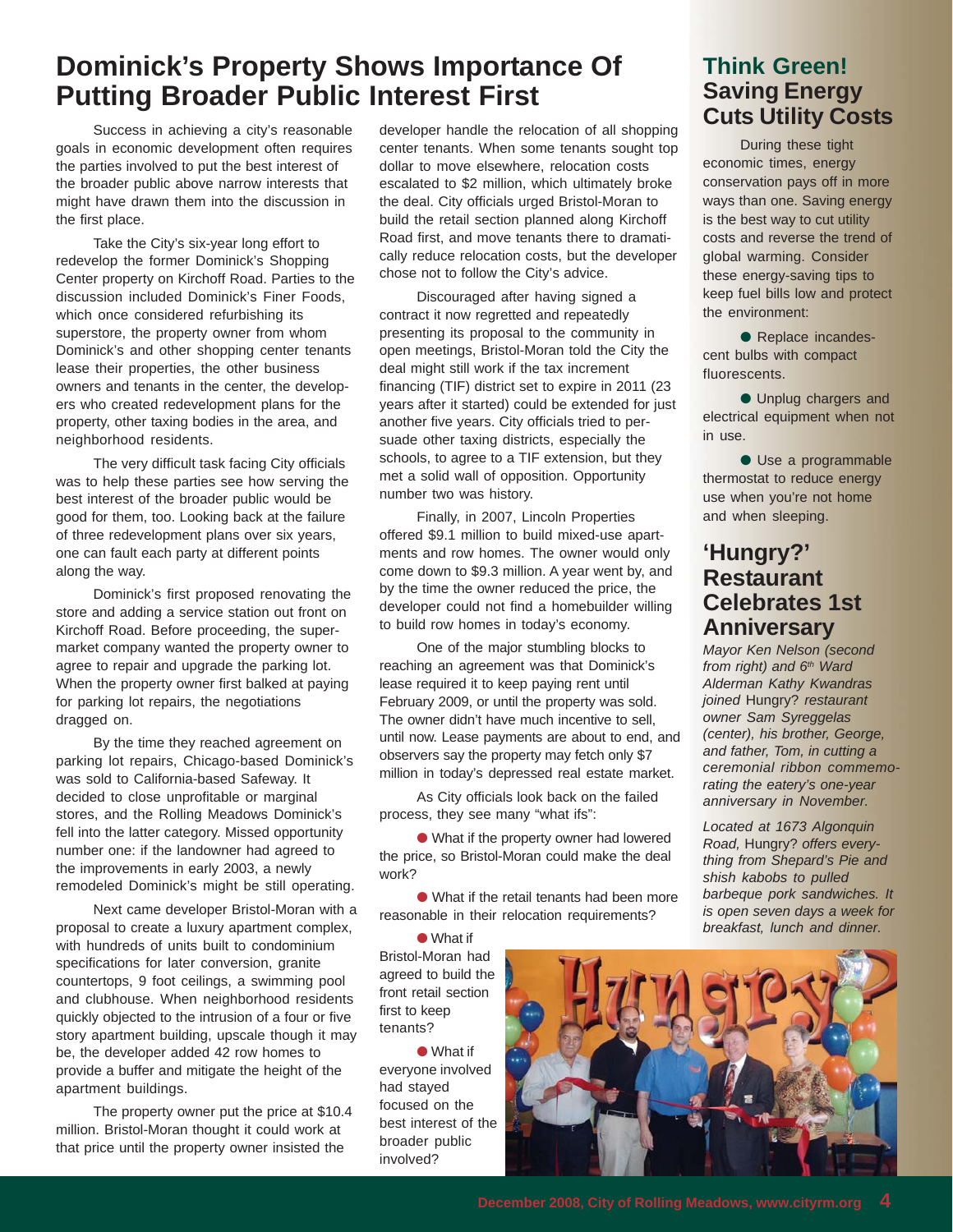# **Mayor Nelson, Chamber Find Bright Spots in Local Economy**

Mayor Ken Nelson had a hard time finding good news to report for his annual economic development update. One of the Mayor's slides showed that Rolling Meadows Public Library usage is up sharply, as often happens during economic downturns. At least people are learning to cope.

Hardly noticed amid the gloom is the arrival or expansion of eight businesses: Gus' Diner, Absolute Chinese,

Northwest Community Bank, J.C. Restoration, Panasonic, ReMax, Subway, and Red Apple Pancake House/Café.

The Rolling Meadows Chamber of Commerce, cosponsor of the well-attended economic development update breakfast, announced that the City's largest employer, Northrop Grumman Corp., increased

its employment here in 2008 to more than 2,300 and plans to add more jobs in 2009.

After Northrop Grumman, the City's top 10 employers, as of November 2008, are:

● Harris Bank—Regional Processing Center, 365 employees

● Riverside Publishing Co., 335

## **Residents to Play Key Role In Snow Removal**

As Public Works gears up for another season of snow removal, department personnel want to remind homeowners and businesses they play an important role in helping the City's snow plowing efforts, according to Public Works Director Fred Vogt.

Residents should refrain from shoveling or blowing snow from driveways and sidewalks into the street. It creates more work for themselves and inadvertently causes hazardous conditions for motorists.

"We recommend that residents shovel snow to the right side of the driveway when facing the street and into yard areas whenever possible," Vogt explains. "Otherwise, passing plows will push the

snow right back onto the property. Snow that is pushed onto a recently plowed street can be dangerous for drivers," he added.

Residents with snow blowers and/or a little extra stamina may want to carve out an extra pocket to the left side of the driveway, since curbside snow will most likely be pushed onto a driveway by passing plows. Other reminders to help Public Works' snow removal efforts include:

● **Observe winter parking bans** – Parking on City streets is prohibited for eight hours following a snowfall of at least one inch. This allows plows to access streets without having to avoid parked cars.

● **Keep fire hydrants**

**clear of snow** – Shoveling snow around fire hydrants may save lives. In emergency situations where seconds count, firefighters depend on their ability to easily reach nearby hydrants.

● **Check mailboxes for needed repairs** – Snow and ice plowed from streets can be heavy and cause damage to weakly supported mailboxes. The City will only pay for repairs to mailboxes hit by plows during snow removal operations.

"Our policy of completely clearing the City's roads after winter storms strike is a team effort," Vogt said. "We see residents as natural partners in ensuring that City streets are the envy of the area after blustery Chicago storms."

#### **Historical Society Seeks Vintage Ornaments for Museum Tree**

Residents with vintage – or simply old – ornaments that they no longer use are invited to donate them to the Rolling Meadows Historical Society, which is seeking help in decorating its holiday tree on display in the Historical Museum's Education Center.

"Ornaments from the 1950s are certainly welcome, but we will happily accept ornaments from any era," Society President Bev Keagle says.

Guests may visit the Rolling Meadows Historical Museum, 3100 Central Road, to view the historical house's holiday décor during regular visiting hours: Wednesdays,  $10$  a.m.  $-2$ p.m. (through December 10), and Sundays,  $1 - 4$  p.m. (year-round).

Residents will also have a chance to tour the Museum and enjoy refreshments when Historical Society members host a holiday open house, Sunday, January 4,  $1 - 4$  p.m.

For more information on Historical Society activities and events, call 847-577-7086.







*Mark Koch (right), Division Head and WildStang Robotics Team Leader at Rolling Meadows High School, told Mayor Ken Nelson (left) and the economic development update audience about the school's Illinois Innovation Talent Project. As one of 23 Illinois high schools chosen to promote innovating thinking, RMHS students will present the Illinois Department of Transportation with suggestions for using robotics to perform bridge inspections.*

- A.H. Management Group, 315
- Komatsu, 310
- Panasonic—Regional Headquarters, 300
- $\bullet$  Meijer, 295
- City of Rolling Meadows, 233
- $\bullet$  Wal-Mart, 220
- RTC, 200.